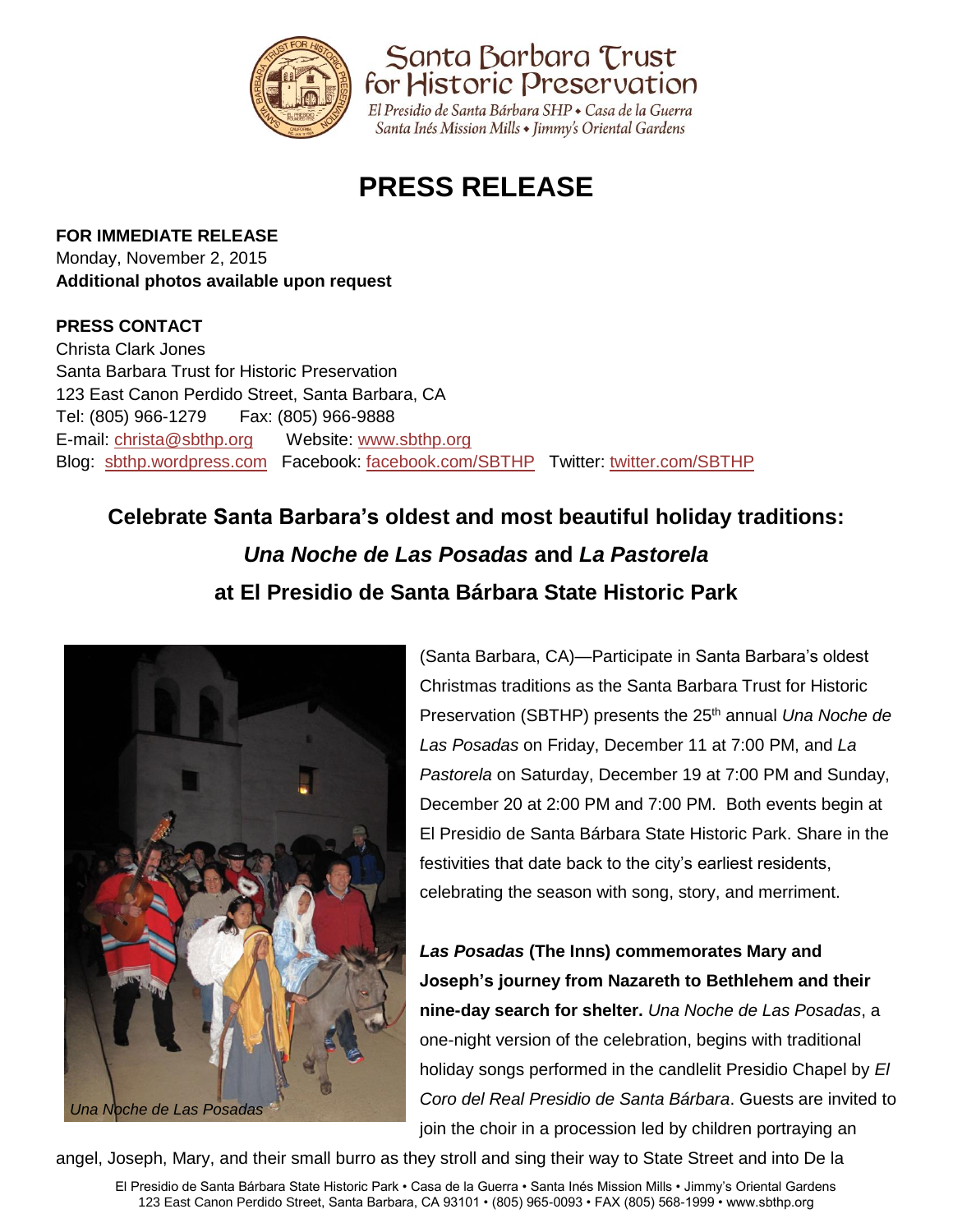Guerra Plaza, in search of lodging. The procession ends at Casa de la Guerra as Joseph and Mary finally find shelter and attendees enjoy more singing, traditional refreshments and a piñata for children. This holiday tradition was brought to Santa Barbara by its Spanish and Mexican settlers and is still observed throughout the American Southwest as a religious and social celebration.

**SBTHP and** *Los Pastores de Santa Barbara* **present the return of** *La Pastorela***, one of Santa Barbara's original Christmas celebrations.** *La Pastorela* **is the tale of the** *pastores'* **(shepherds) journey to Bethlehem to witness the birth of Christ.** The shepherds' journey is fraught with temptations, distractions, and peril as the devil tries to prevent them from reaching their special destination. While hundreds of unique versions of the play exist, this *pastorela* was transcribed and saved in the mid-nineteenth century by Pablo de la Guerra, the then-patriarch of the



*La Pastorela*

local de la Guerra family. Based on performances he witnessed in Santa Barbara, the de la Guerra version is housed at the Santa Barbara Mission Archive-Library among the de la Guerra family papers. The performance is conducted entirely in Spanish and incorporates Early California song and dance.

*La Pastorela* is produced and directed by Elvira Tafoya of *Los Pastores de Santa Barbara*. Tafoya has been involved in *La Pastorela* performances in Santa Barbara since 1975 and has successfully collaborated several times with SBTHP to conduct performances in the Presidio Chapel. Keeping with tradition, *Los Pastores* has recruited amateur actors from the community to take on the ten principal roles in the play. Elvira Tafoya, an accomplished teacher and organizer in the Santa Barbara community notes: "We are excited to have Pastorela back at the Presidio. This project gives us the opportunity to keep a Mexican tradition alive and to share it with the entire community."

####

## **CALENDAR LISTING**

*Una Noche de Las Posadas* Friday, December 11, 2015 at 7:00 PM Presidio Chapel at El Presidio de Santa Bárbara State Historic Park 123 East Canon Perdido Street, Santa Barbara Concludes at: Casa de la Guerra, 15 East De la Guerra Street, Santa Barbara